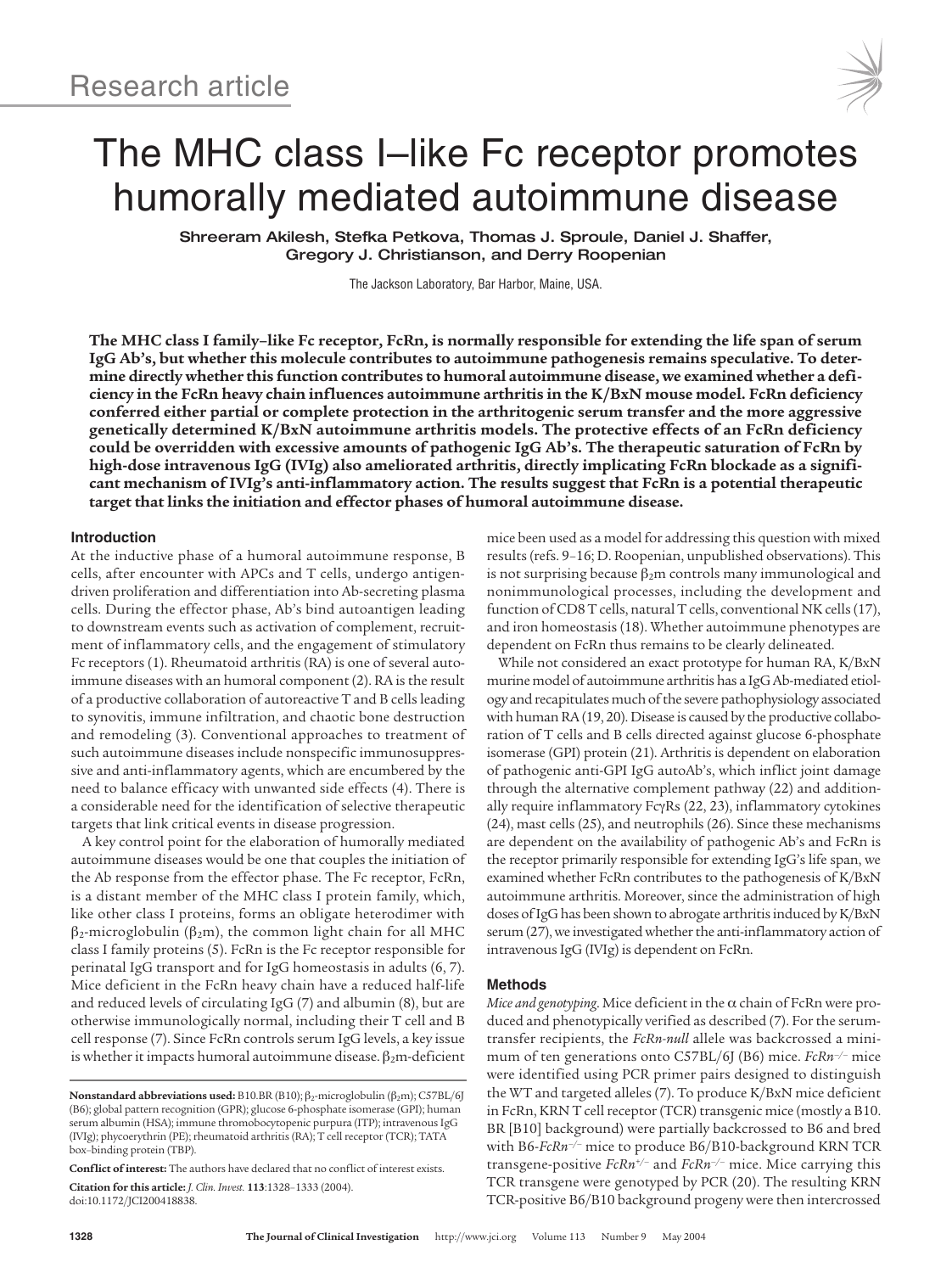with NOD/LtJ-*FcRn+/–* or NOD/LtJ-*FcRn–/–* mice (N6-7), and KRN TCR-positive K/BxN-*FcRn+/–* and K/BxN-*FcRn–/–* littermates were identified. These mice should be heterozygous for the great majority of alleles distinguishing B6/B10 from NOD mice. In other cases, the experimental cohorts were sex and age matched and ranged from 8 to 18 weeks of age. B6-*Fc*γ*r2b–/–* mice were obtained from Taconic Farms (Germantown, New York, USA). B6-*FcRn+/+* and B6-*FcRn–/–* mice homozygous for the *Fc*γ*r2b*-null allele were identified by flow-cytometric analysis of peripheral blood leukocytes, as described (28).

*Serum-induced inflammatory arthritis and arthritis scoring*. Sera for transfer experiments were pooled from frankly arthritic K/BxN mice, typically older than 10 weeks of age. For induction of arthritis, animals were given a single intraperitoneal injection of 250 to 1,000 μl of serum (diluted to 50% in PBS). Ankles were inspected by two independent observers, blinded to the mouse genotypes and experimental manipulations. Ankles were measured axially across the joint, using calipers as described (19). Triplicate measurements for each rear ankle were averaged to produce an average ankle width for each mouse. Variation was always less than or equal to 0.2 mm. Overall arthritis scores, monitoring inflammation and redness, were scored as follows: 0, no arthritis; 1, questionable arthritis; 2, overt arthritis in one rear leg; and 3, clear arthritis in both rear legs (19).

*Histology and photographs*. Histological sections were prepared from hind limbs in Bouin's fixative, decalcified, and stained with H&E. Images of anesthetized mice were obtained using a Minolta DIMAGE7 digital camera. Except for scaling, the images were digitized and displayed without editing.

*ELISA*. Anti-GPI Ig activity in a 1:50 dilution of serum was measured using rabbit GPI (Sigma-Aldrich, St. Louis, Missouri, USA) coated at 5 μg/ml to capture the anti-GPI Ig. Anti-GPI Ig was measured using goat anti-mouse kappa and lambda antisera conjugated to alkaline phosphatase (Southern Biotechnology Associates, Birmingham, Alabama, USA). Activity was reported at 405 nm after development of the colorimetric substrate pNPP (Sigma-Aldrich). Total IgG titer was measured at 1:100,000 dilution of serum captured by goat anti-mouse IgG (Sigma-Aldrich) and revealed by the same detection reagents as in the anti-GPI Ig ELISA.

*Flow cytometry*. Popliteal LNs were teased into PBS-FBS buffer, and single cell suspensions of  $1 \times 10^6$  to  $2 \times 10^6$  from each LN were stained with B220-APC versus CD3e-phycoerythrin (CD3e-

# **Figure 1**

FcRn-deficient mice are resistant to serum-transfer arthritis. Data represented as the mean ± SE. (**A**–**C**) A single injection of 250 μl of sera pooled from 6- to 20-week-old arthritic K/BxN animals was injected intraperitoneally into three  $FcRn^{-/-}$  (open circles) and three  $FcRn^{+/+}$ (filled circles) B6 control mice. (**A**) Ankle width determinations and overall arthritis scores are as described (19). All time points except day 0 were significant at P < 0.05. (**B**) Digital images of representative ankles of FcRn–/– and WT mice 6 days after serum transfer. (**C**) Serial serum samples from **A** were analyzed for anti-GPI Ig by ELISA (21). Data are representative of two independent experiments. NS, not significant. All other time points were significant at P < 0.05. (**D**) Ankle width and arthritis scores of B6- $FcRn^{-/-}$  mice (n = 4–5) injected intraperitoneally with 250 (filled circles), 500 (filled squares), or 1,000 (open squares) μl arthritogenic K/BxN or 1,000 μl normal B6 mouse serum (open circles). \*Ankle width and arthritis score time points were  $P \le 0.004$  and  $P < 0.01$  versus B6 serum, respectively. Other time points versus B6 serum were not significant at P < 0.05.

PE), Ly77-FITC versus B220-APC, CD4-CY3 versus CD4-CY5 versus CD8a-PE, CD11b-biotin/PECy5-streptavidin versus CD86 (PharMingen, San Diego California, USA) as described (29). For viable cell gating, propidium iodide was used as a third color. The data were acquired using a FACScalibur (Becton-Dickinson and Co., Franklin Lakes, New Jersey, USA) and analyzed using Cell-Quest software.

*Gene-expression profiling*.To minimize sample preparation variation, all samples were processed in parallel. Contralateral popliteal LNs from the same mice used for flow-cytometric analysis were collected into RNAlater (Ambion Inc., Austin, Texas, USA), total RNA was purified using the RNAqueous-4PCR kit (Ambion Inc.), and DNase treated. RNA quality was confirmed by chromatography using an Agilent Bioanalyzer 2100, and cDNA synthesis from 5-10 μl total RNA was carried out using the RETROscript kit (Ambion Inc.). The ImmunoQuantArray consists of customized oligonucleotide primers verified to specifically amplify the target gene cDNAs listed in Supplementary Figure S1 (supplemental material available at http://www.jci.org/cgi/content/full/113/9/1328/DC1) under identical thermocycler conditions (30). Quantitative expression analysis was performed essentially as described, using Applied Biosystems RealTime technology with an ABI 7900 thermocycler (Applied Biosystems Inc., Foster City California, USA) (30). Amplification was monitored by SYBR Green detection (Applied Biosystems Inc.). The global pattern recognition (GPR) algorithm (30) was used to identify significant changes in gene expression. GPR compares cycle threshold values and identifies genes whose expression does not differ between experimental cohorts. The unchanged genes then qualify as normalizers to rank the genes whose expression have significantly changed. This global normalization feature circumvents the ambiguities caused by reliance on a single normalizer, such as

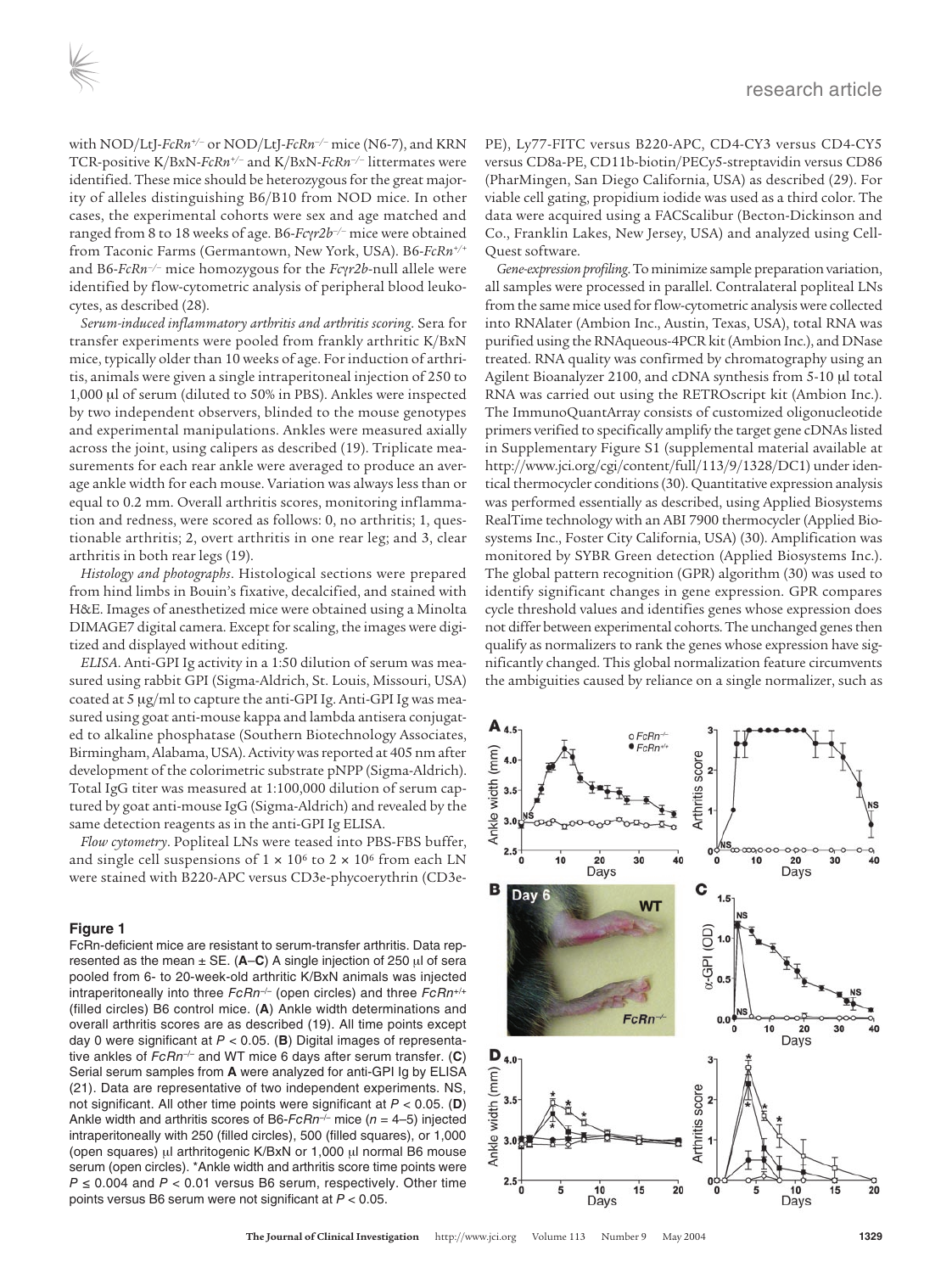



## **Figure 2**

FcRn-deficient K/BxN mice are protected from genetically-induced arthritis. (**A**) Ankle width measurements and overall arthritis scores (mean  $\pm$  SE) were performed as in Figure 1. All WT FcRn+/- littermates (filled diamonds;  $n = 21$ ; 13 males and 8 females) showed rapid disease onset. Of 21 FcRn<sup>-/-</sup> littermates, the mice that remained healthy (open circles;  $n = 10$ ; 4 males and 6 females) at approximately the 16-week duration of the experiment are plotted separately from  $FcRn^{-/-}$  mice (n = 11; 3 males and 8 females) that became sick (filled circles). The time of disease onset of healthy mice versus WT FcRn+/- littermates versus FcRn<sup>-/-</sup> sick mice was significant at  $P < 0.0001$  by the ANOVA repeated measures test. (**B**) H&E sections of representative 16-week K/BxN-FcRn+/– (+/–), sick FcRn–/– (–/– sick), and healthy FcRn–/– (–/– healthy) mice at ×20 magnification. (**C**) Total serum IgG and (**D**) anti-GPI activity of each cohort from **A** was measured by ELISA at the weekly time points indicated. IgG levels of FcRn<sup>-/-</sup> healthy versus WT FcRn<sup>+/-</sup> mice and FcRn<sup>-/-</sup> sick versus WT FcRn<sup>+/-</sup> mice was significant at  $P \le 0.0001$  by the Scheffe test. FcRn<sup>-/-</sup> healthy versus FcRn<sup>-/-</sup> sick (filled circles) mice did not differ significantly by the Scheffe test. Anti-GPI levels of FcRn<sup>-/-</sup> healthy mice versus WT FcRn<sup>+/-</sup> mice versus FcRn<sup>-/-</sup> sick mice was significant at P ≤ 0.0004 by the Scheffe test. conc, concentration.

18S rRNA. A conservative GPR cutoff score of greater than or equal to 0.400 was used. This indicates that the comparative cohorts show significant expression changes when compared with at least 40% of the qualified normalizer genes. Fold expression changes up or down are reported based on a single qualified normalizer, TATA box–binding protein (TBP) for the data reported.

*IVIg therapy*. Mice were injected intraperitoneally multiple times with purified human IgG (GammaGuard; Baxter Healthcare Corp., Deerfield Illinois, USA) or HSA (Sigma-Aldrich) diluted in PBS. Twenty-five–milligram doses  $(1 \pm 0.1 \text{ g/kg}$  based on body weight) were administered intraperitoneally on days –1, 1, 2, and 3.

#### **Results**

*FcRn-deficient mice are resistant to serum transfer-induced arthritis*. The passive transfer of serum from frankly arthritic K/BxN animals into normal mice results in a transient inflammatory arthritis in which anti-GPI Ab's bind extracellular GPI accumulated on the joint articular surface (21, 31) and thereby initiate the aforementioned cascade of effector events. To determine whether a deficiency of FcRn impacts this transient disease, we transferred 250 μl of serum from arthritic K/BxN mice into B6-*FcRn–/–* and B6-*FcRn+/+* WT mice. While WT mice underwent a typical transient arthritic episode, *FcRn–/–* mice were completely resistant to serum-induced arthritis (Figure 1, A–C). Moreover, *FcRn–/–* mice rapidly cleared arthritogenic anti-GPI Ig from the circulation following serum transfer while WT mice maintained appreciable anti-GPI levels over an extended period of time (Figure 1D). These results indicate that FcRn is responsible for maintaining concentrations of pathogenic Ab's sufficient to promote inflammatory arthritis. The protective

effect of an FcRn-deficiency could be partially overcome, however, when larger doses (500 or 1,000 μl) of K/BxN serum were transferred (Figure 1E). Thus, excessive concentrations of pathogenic Ab's can override the protection conferred by an FcRn deficiency.

*FcRn-deficiency either retards or prevents the onset of arthritis in K/BxN mice*. To determine whether an FcRn deficiency alters the progression of the severe arthritis that occurs with 100% penetrance in K/BxN mice, we crossed the FcRn-null mutation onto K/BxN and analyzed disease incidence and severity. While all K/BxN-*FcRn+/–* mice developed disease predictably by 4–5 weeks of age, K/BxN-*FcRn–/–* mice displayed two distinct phenotypes. Approximately

# **Table 1**

Influence of FcRn deficiency on the cellularity and lymphocyte profiles of K/BxN popliteal LNs

|                                |                | Sick FcRn $\neg$ Healthy FcRn $\neg$ Pvalue Sick FcRn $\neg$ |          |                            |
|--------------------------------|----------------|--------------------------------------------------------------|----------|----------------------------|
| LN cellularity<br>$(x10^{-6})$ | $14.4 \pm 2.3$ | $1.0 \pm 0.2$                                                | < 0.003  | $11.6 \pm 2.5$             |
| $% B220+$                      | $73.3 \pm 3.4$ | $27.4 \pm 4.9$                                               |          | $< 0.00001$ 61.5 $\pm$ 2.6 |
| $%$ CD3+                       | $22.1 \pm 3.1$ | $68.2 \pm 4.2$                                               |          | $< 0.00001$ 32.9 $\pm$ 2.4 |
| % B220+ Ly77+                  | $4.3 \pm 0.7$  | $2.8 \pm 0.7$                                                | > 0.05   | $4.8 \pm 0.6$              |
| % CD11b+ CD86+                 | $12.9 \pm 1.5$ | $12.4 \pm 1.9$                                               | > 0.05   | $14.3 \pm 2.1$             |
| $%$ CD4+                       | $6.0 \pm 0.5$  | $14.9 \pm 1.4$                                               | < 0.002  | $7.3 \pm 0.3$              |
| $%$ CD8+                       | $6.0 \pm 0.8$  | $20.3 \pm 1.7$                                               | < 0.0002 | $7.8 \pm 0.6$              |
| CD4/CD8                        | $1.0 \pm 0.1$  | $0.7 \pm 0.1$                                                | < 0.03   | $1.1 \pm 0.2$              |

Data are the mean  $\pm$  SD of five 15- to 16-week-old female mice per group. P value indicates significance of sick  $FcRn^{-/-}$  versus healthy  $FcRn^{-/-}$  mice by the Student's two-sided  $t$  test.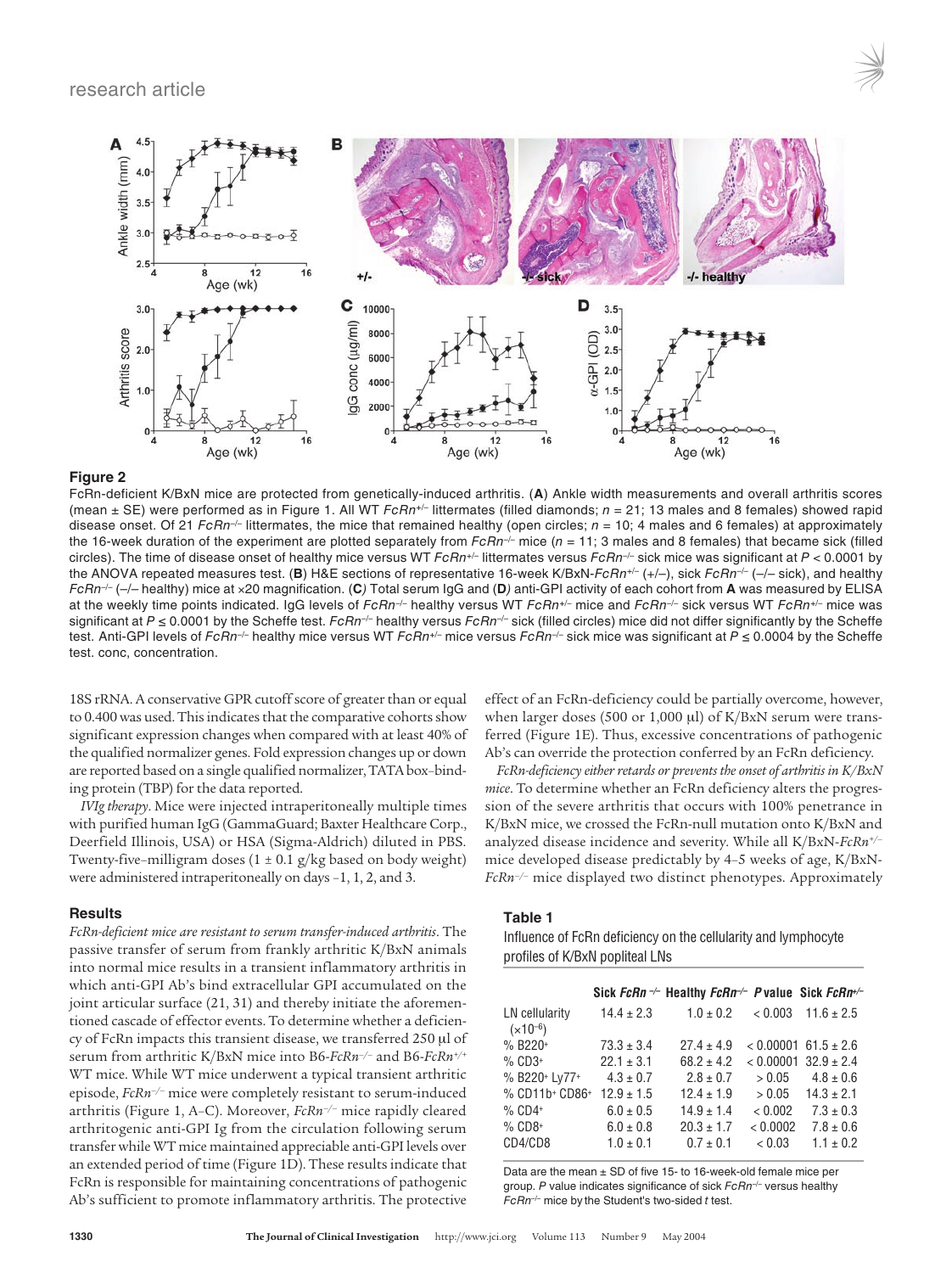half of these animals showed only intermittent ankle inflammation but failed to develop overt arthritis at least until the termination of the experiment at 15–16 weeks of age. This was confirmed by histopathological analysis (Figure 2, A and B). The other half of the animals developed disease with a highly significant, approximately 4-week delay (*P* < 0.0001), but ultimately were indistinguishable from their FcRn heterozygous littermates (Figure 2, A and B). The IgG titers were reduced substantially in all K/BxN-*FcRn–/–* mice throughout the disease course, showing the importance of FcRn in facilitating hypergammaglobulinemia consequent with humoral autoimmune disease. There was a bifurcation among the sick and healthy FcRn-deficient cohorts, however, in that IgG levels increased in the sick *FcRn–/–* mice but remained at predisease levels in the healthy *FcRn–/–* mice. Strikingly, the anti-GPI activity most closely paralleled disease onset and severity in all mouse groups, implying a cause-and-effect relationship (Figure 2B).

X-rays of sick and healthy cohorts revealed that by week 12 the popliteal LNs were considerably enlarged both in sick *FcRn–/–* and *FcRn+/–* animals as compared with healthy *FcRn–/–* animals (not shown). To gain an understanding of their cytological status, popliteal LNs from 15- to 16-week-old sick and healthy *FcRn–/–* animals and their sick *FcRn+/–* littermates were analyzed by flow cytometry. The sick mice (both *FcRn–/–* and *FcRn+/–*) showed identical profiles and a 12- to 14-fold increase in cellularity compared with the healthy *FcRn–/–* mice (Table 1). Accompanying this dramatic increase in cellularity was a substantial shift in the cellular context to an overabundance of B cells and a consequent reduction in T cell frequency.

We then employed gene expression profiling to characterize the transcriptional status of the contralateral popliteal LNs from

the above-mentioned groups of K/BxN mice. RNA isolated from each LN was analyzed independently for the quantitative expression of 96 genes selected to survey a spectrum of immunological processes (30) (genes listed in online supplementary material Figure S1). The data were then processed by the global pattern recognition (GPR) analytical algorithm, which computes expression changes based on biological replicate consistency and multigene normalization comparisons (30). Remarkably, similar gene expression changes were observed when either sick *FcRn+/–* or sick *FcRn–/–* mice were compared with the healthy *FcRn–/–* cohort, including upregulation of the B cell maturation markers (*Pdrm1* and *Tnfrsf17*), Th2 cytokines (*Il1b* and *Il10*), chemokines (*Scya20* and *Scya3*), and Fcγ receptors (Table 2; Figure S1, B and C). No significant gene expression changes were observed when the 15- to 16-week old sick *FcRn+/–* and sick *FcRn–/–* were compared (Figure S1C). Thus, while FcRn deficiency can rescue some mice from disease and substantially retard disease development in others, those that eventually succumb demonstrate molecular profiles indicative of substantial germinal B cell activation and differentiation, virtually indistinguishable from the WT K/BxN disease.

*Therapeutic efficacy of IVIg can be explained by FcRn saturation*. Despite the fact that high-dose IVIg is used as a palliative therapy for multiple autoimmune diseases, including systemic lupus erythematosus, myasthenia gravis, immune thromobocytopenic

purpura (ITP), Kawasaki disease, Guillain-Barré syndrome, multiple autoimmune skin-blistering diseases, and autoimmune neurological diseases, the mechanism(s) by which IVIg ameliorates disease remain poorly understood (32–36). Therapeutic benefits of IVIg therapy in an ITP model and in the K/BxN serum transfer model have been attributed the engagement of the Fcgr2 inhibitory receptor (27, 37). FcRn's ability to protect IgG is saturable, however, in that IgG concentration of approximately 10 mg/ml (rodents) and approximately 35 mg/ml (humans) are sufficient to functionally ablate FcRn's ability to protect IgG (38, 39). It therefore remained possible that conventional high-dose IVIg regimes also exert their therapeutic benefits by saturating FcRn, resulting in the enhanced clearance of endogenous pathogenic IgG (40–45).

To assess and compare the requirements for FcRn and Fcgr2 in conferring a therapeutic benefit of IVIg, we first determined whether repeated 1 g/kg dosages of IVIg affected inflammation in B6 mice with WT alleles for both FcRn and Fcgr2. While mice treated with control HSA developed arthritic lesions rapidly, mice treated intraperitoneally with IVIg developed minimal disease (Figure 3A, left panel). The therapeutic benefits of IVIg were also realized in mice lacking Fcgr2 (but sufficient in FcRn), indicating that IVIg can ameliorate arthritis independently of this Fcg receptor (Figure 3B, left panel). In both cases, the fact that IVIg-treated mice also showed a precipitous decline in serum anti-GPI levels (Figure 3, A and B, right panels) was consistent with IVIg saturating FcRn. To determine the extent to which the therapeutic benefits of IVIg are realized in the absence of FcRn, mice deficient in FcRn (but sufficient in Fcgr2) were injected with a volume (1,000 μl) of K/BxN serum sufficient to reliably induce joint inflamma-

#### **Table 2**

Influence of FcRn deficiency on gene expression profiles of K/BxN popliteal LNs

| Genes                    |                  | Healthy FcRn <sup>-/-</sup> vs. sick FcRn <sup>-/-</sup> Healthy FcRn <sup>-/-</sup> vs. sick FcRn <sup>+/-</sup> |                        |                    |
|--------------------------|------------------|-------------------------------------------------------------------------------------------------------------------|------------------------|--------------------|
|                          | <b>GPR</b> score | Fold change                                                                                                       | GPR score <sup>2</sup> | <b>Fold change</b> |
| <b>B</b> cell maturation |                  |                                                                                                                   |                        |                    |
| Tnfrsf17 (BCMA)          | 0.676            | 6.4 <sub>up</sub>                                                                                                 | 0.716                  | 7.1 up             |
| Prdm1 (Blimp-1)          | 0.459            | 2.9 <sub>up</sub>                                                                                                 | 0.473                  | 2.6 <sub>up</sub>  |
| Chemokines               |                  |                                                                                                                   |                        |                    |
| Scya <sub>20</sub>       | 0.838            | 18.4 up                                                                                                           | 0.892                  | 24.6 up            |
| Scya3                    | 0.405            | 1.4 <sub>up</sub>                                                                                                 | 0.473                  | 1.9 <sub>up</sub>  |
| Chemokine receptors      |                  |                                                                                                                   |                        |                    |
| Ccr8                     | 0.473            | 2.6 <sub>dn</sub>                                                                                                 | 0.500                  | $2.3$ dn           |
| Ccxcr1                   | 0.432            | $2.1$ dn                                                                                                          | <b>NS</b>              | ΝS                 |
| Cell surface markers     |                  |                                                                                                                   |                        |                    |
| Cd5                      | 0.459            | $2.2$ dn                                                                                                          | 0.595                  | $2.4$ dn           |
| Tcrz                     | 0.689            | 3.9 <sub>dn</sub>                                                                                                 | <b>NS</b>              | ΝS                 |
| B2m                      | 0.703            | 3.5 <sub>up</sub>                                                                                                 | <b>NS</b>              | ΝS                 |
| ILs                      |                  |                                                                                                                   |                        |                    |
| Il1b                     | 0.797            | 6.0 <sub>up</sub>                                                                                                 | 0.838                  | 6.8 <sub>up</sub>  |
| II10                     | 0.703            | 4.5 <sub>up</sub>                                                                                                 | 0.541                  | 3.1 <sub>up</sub>  |
| Fc receptors             |                  |                                                                                                                   |                        |                    |
| Fcgr1                    | 0.500            | 2.9 <sub>up</sub>                                                                                                 | 0.459                  | 2.0 <sub>up</sub>  |
| Fcer1q                   | 0.432            | 3.0 <sub>up</sub>                                                                                                 | <b>NS</b>              | ΝS                 |
| Fcar3                    | 0.419            | 1.6 <sub>up</sub>                                                                                                 | ΝS                     | ΝS                 |

Top changing genes from the contralateral LN RNA of each mouse analyzed in Table 1. The cDNAs were analyzed independently by quantitative PCR methods for the expression of 96 genes comprising the ImmunoQuant Array (see Methods). Genes with GPR scores above 0.400 are reported. Full GPR data report including all 96 genes are in Supplemental Figure S1. Fold changes, up or down, are based on normalization to TBP. dn, down; NS, GPR values that fall below 0.400 are not considered significant.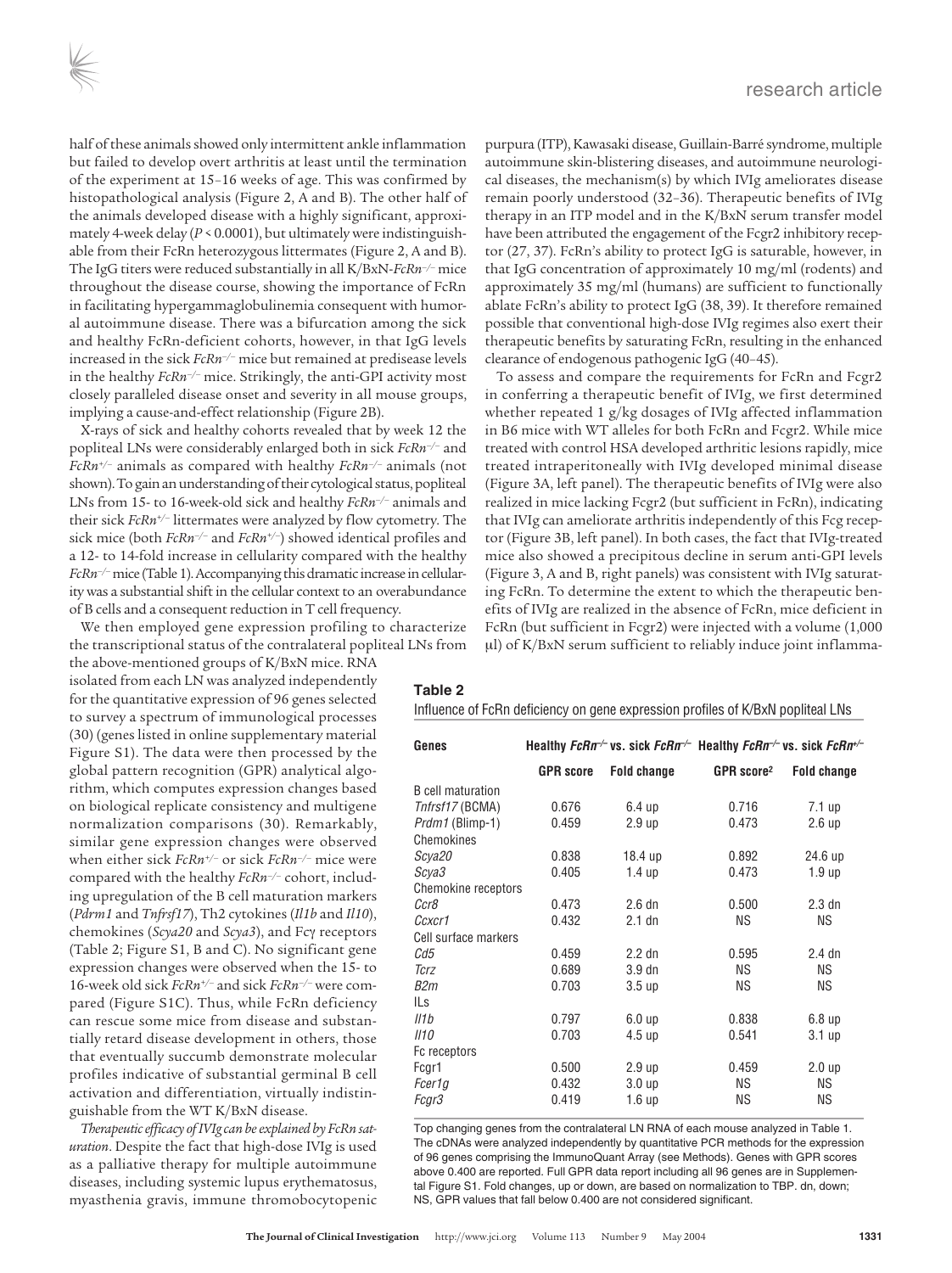

# **Figure 3**

Both FcRn and Fcgr2 are required for IVIg to ameliorate arthritis. Mice were injected intraperitoneally with K/BxN serum on day 0 and treated intraperitoneally on days  $-1$ , 1, 2, and 3 with 25 mg (1  $\pm$  1 g/kg/mouse) IVIg (open circles) or HSA (filled circles). (**A**) K/BxN serum (500 μl) was injected into B6- $FcRn^{+/+}Fcqr2^{+/+}$  mice ( $n = 3$ ). Left panel, ankle width; right panel, anti-GPI Ab's. Representative of two independent experiments. (**B**) K/BxN serum (500 μl) injected into B6-FcRn<sup>+/+</sup> Fcgr2<sup>-/-</sup> mice  $(n = 5)$ . Left panel, ankle width; right panel, anti-GPI Ab's. Representative of four independent experiments using either 250 or 500 μl K/BxN serum. (**C**) K/BxN serum (500 μl) injected into B6-FcRn–/– Fcgr2+/+ mice  $(n = 4)$ . Left panel, ankle width; right panel, anti-GPI Ab's. Representative of two independent experiments. (**D**) K/BxN serum (500 μl; left panel) or (1,000 μl; right panel) injected into  $FcRn^{-/-}Fcgr2^{-/-}$  mice  $(n = 3-4)$ . \* $P < 0.05$ , \*\* $P < 0.01$ ,  $\frac{1}{7}P < 0.001$ ,  $\frac{1}{7}P < 0.0001$ . All other time points were not significant at  $P < 0.05$ .

tion in *FcRn–/–* mice, and then treated with IVIg or HSA. Only a low level of inflammation occurred (Figure 3, left panel), presumably owing to the rapid clearance of anti-GPI Ab's in the absence of FcRn (Figure 3C, right panel). IVIg was capable of abrogating this low level of inflammation in a significant manner, however (days 2, 3, and 6; *P* < 0.02) (Figure 3C, left panel). In contrast, IVIg treatment was unable to ameliorate the inflammation induced by 500 and 1,000 μl of arthritogenic serum in *FcRn–/– Fcgr2–/–* mice (Figure 3D). These combined data suggest that the therapeutic benefits

of IVIg in this model can be fully explained by FcRn and Fcgr2. One component is dependent on FcRn but independent of Fcgr2, and a second component is dependent on Fcgr2 but independent of FcRn. Expression of both Fc receptors results in considerable synergism of the anti-inflammatory effects of IVIg.

## **Discussion**

FcRn is the MHC class I family molecule responsible for the unusually long half-life of IgG (6, 7). This extension results in the maintenance of much higher serum IgG concentrations compared with other Ig isotypes. As a humoral line of defense against infectious disease, this selective maintenance is beneficial in that IgG Ab's are the major product of affinity maturation and memory B cell responses. The results described here show that this same IgG preservation function can lead to serious consequences in mice prone to develop autoimmune arthritis. By extending the life span of IgG, concentrations of pathogenic IgG Ab's are allowed to achieve a threshold that enables a cascade of downstream effector mechanisms. In this way, FcRn couples the initiation to the effector phases of humorally mediated autoimmune disease. Blockade of FcRn, therefore, is a potential therapeutic target for the treatment of autoimmune diseases with an IgG etiology.

There are clearly autoimmune situations in which the benefits conferred by an FcRn deficiency are overcome, however. High doses (500 and 1,000 μl) of K/BxN serum were able to induce ankle swelling, albeit in an attenuated and transient manner, when transferred into B6-*FcRn–/–* mice (Figure 1D). Moreover, while half of the K/BxN-*FcRn–/–* mice in Figure 2 developed only sporadic ankle inflammation, never culminating in arthritis, the remaining K/BxN-*FcRn–/–* mice eventually overcame the protective effect of an FcRn deficiency and developed severe disease, with both cellular and phenotypes indistinguishable from the prototypic K/BxN disease. This bifurcation between K/BxN-*FcRn–/–* mice correlated well with their anti-GPI levels in that those that eventually developed disease had the highest anti-GPI levels and a tendency to show hypergammaglobulinemia. At present, we cannot distinguish whether the bifurcation is genetic (a consequence of residual genetic variation among the K/BxN cohorts) or epigenetic (stochastic variation in pathogenic IgG levels). The correlation of anti-GPI levels with disease onset suggests, however, that arthritis in this model is highly sensitive to a threshold concentration of these pathogenic Ab's. When an FcRn deficiency is able to restrain pathogenic Ab's below this threshold, disease does not occur. When the threshold is exceeded, however, these Ab's precipitate a cascade of events that eventually results in severe disease.

Despite its increasing usage, the track record for IVIg is mixed (34) and the mechanisms by which it operates remain controversial (36, 44, 46, 47). While clinical data support the efficacy of IVIg in the treatment of certain autoimmune diseases, positive effects in the treatment of diseases such as RA and systemic lupus erythematosus are anecdotal and not supported by controlled clinical studies (33). A better understanding of how IVIg exerts its palliative effects is thus critical to its intelligent use. Recruitment of the inhibitory Fcgr2 receptor has been proposed as an explanation for the anti-inflammatory effects of Fcgr2 in both ITP and the K/BxN serum transfer models (27, 37). Our studies, which employed multiple dosages of IVIg to ensure FcRn saturation, clearly indicate that the palliative effects of IVIg can be substantially dependent on FcRn, regardless of whether the engagement of Fcgr2 is possible. When doses of IVIg are sufficient to induce the saturation of FcRn, clearance of endogenous